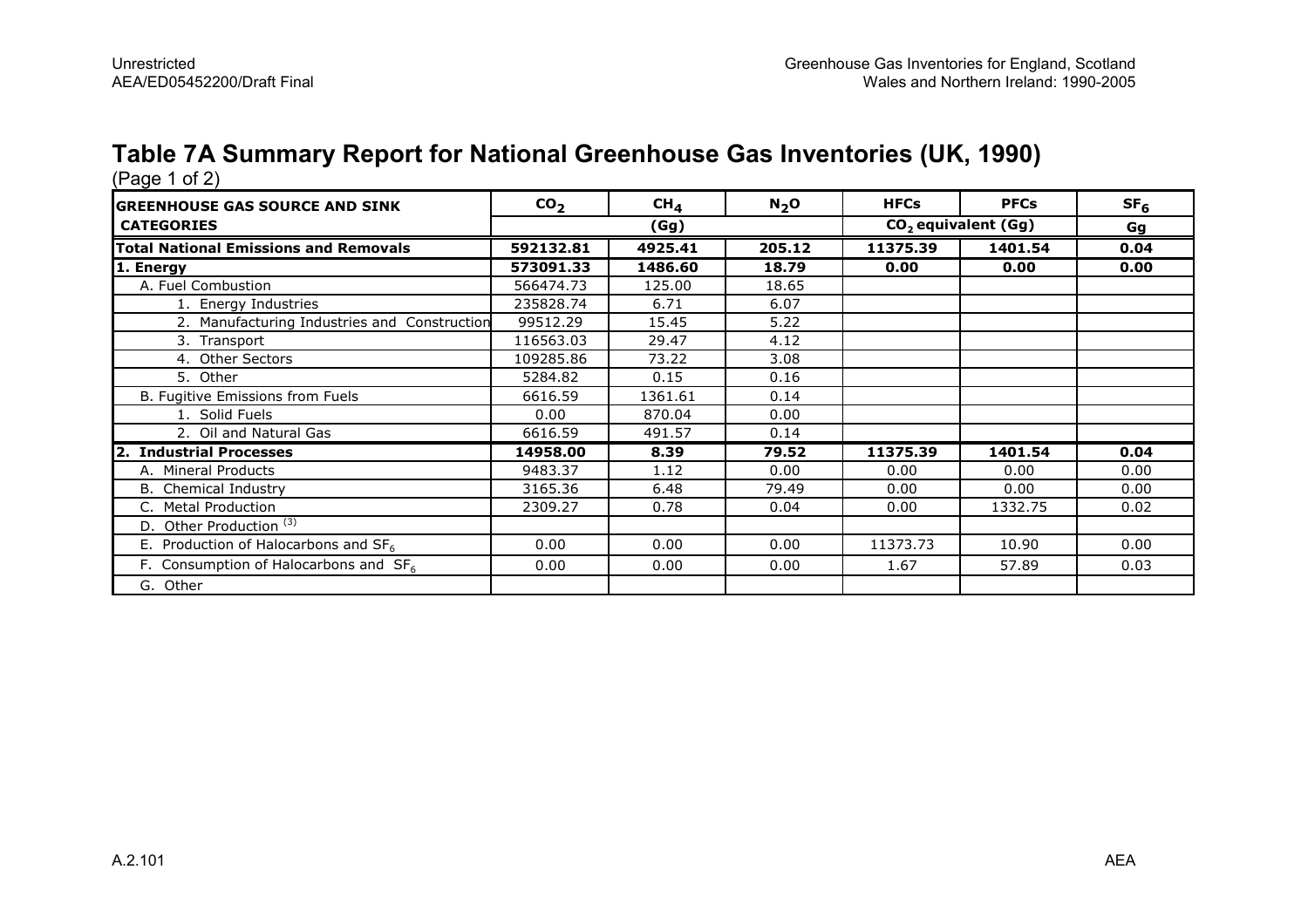#### Table 7A Summary Report for National Greenhouse Gas Inventories (UK, 1990)

(Page 2 of 2)

| <b>GREENHOUSE GAS SOURCE AND SINK</b>     | CO <sub>2</sub> | CH <sub>4</sub> | N <sub>2</sub> O | <b>HFCs</b> | <b>PFCs</b>                     | SF <sub>6</sub> |
|-------------------------------------------|-----------------|-----------------|------------------|-------------|---------------------------------|-----------------|
| <b>ICATEGORIES</b>                        |                 | (Gg)            |                  |             | CO <sub>2</sub> equivalent (Gg) | (Gg)            |
| 3. Solvent and Other Product Use          | 0.00            | 0.00            | 0.00             | 0.00        | 0.00                            | 0.00            |
| 4. Agriculture                            | 0.00            | 1022.82         | 103.32           | 0.00        | 0.00                            | 0.00            |
| A. Enteric Fermentation                   |                 | 870.95          | 0.00             |             |                                 |                 |
| B. Manure Management                      |                 | 139.20          | 4.98             |             |                                 |                 |
| C. Rice Cultivation                       |                 | <b>NO</b>       | <b>NO</b>        |             |                                 |                 |
| D. Agricultural Soils                     |                 | 0.00            | 98.09            |             |                                 |                 |
| E. Prescribed Burning of Savannas         |                 | <b>NO</b>       | <b>NO</b>        |             |                                 |                 |
| F. Field Burning of Agricultural Residues |                 | 12.67           | 0.25             |             |                                 |                 |
| G. Other                                  |                 | <b>NO</b>       | <b>NO</b>        |             |                                 |                 |
| 5. Land-Use Change and Forestry           | 2881.56         | 0.59            | 0.00             | 0.00        | 0.00                            | 0.00            |
| A. Forest Land                            | $-12202.57$     |                 |                  |             |                                 |                 |
| <b>B.</b> Cropland                        | 15836.04        |                 |                  |             |                                 |                 |
| C. Grassland                              | $-6200.25$      | 0.15            | 0.00             |             |                                 |                 |
| D. Wetlands                               | 0.00            |                 |                  |             |                                 |                 |
| E. Settlements                            | 6904.22         | 0.45            | 0.00             |             |                                 |                 |
| F. Other land                             | 0.00            |                 |                  |             |                                 |                 |
| G. Other activities                       | $-1455.88$      |                 |                  |             |                                 |                 |
| 6. Waste                                  | 1201.93         | 2407.01         | 3.48             | 0.00        | 0.00                            | 0.00            |
| A. Solid Waste Disposal on Land           | 0.00            | 2367.14         | 0.00             |             |                                 |                 |
| B. Wastewater Handling                    | 0.00            | 33.52           | 3.33             |             |                                 |                 |
| C. Waste Incineration                     | 1201.93         | 6.35            | 0.15             |             |                                 |                 |
| D. Other                                  |                 |                 |                  |             |                                 |                 |
| 7. Other (please specify)                 | 0.00            | 0.00            | 0.00             |             |                                 |                 |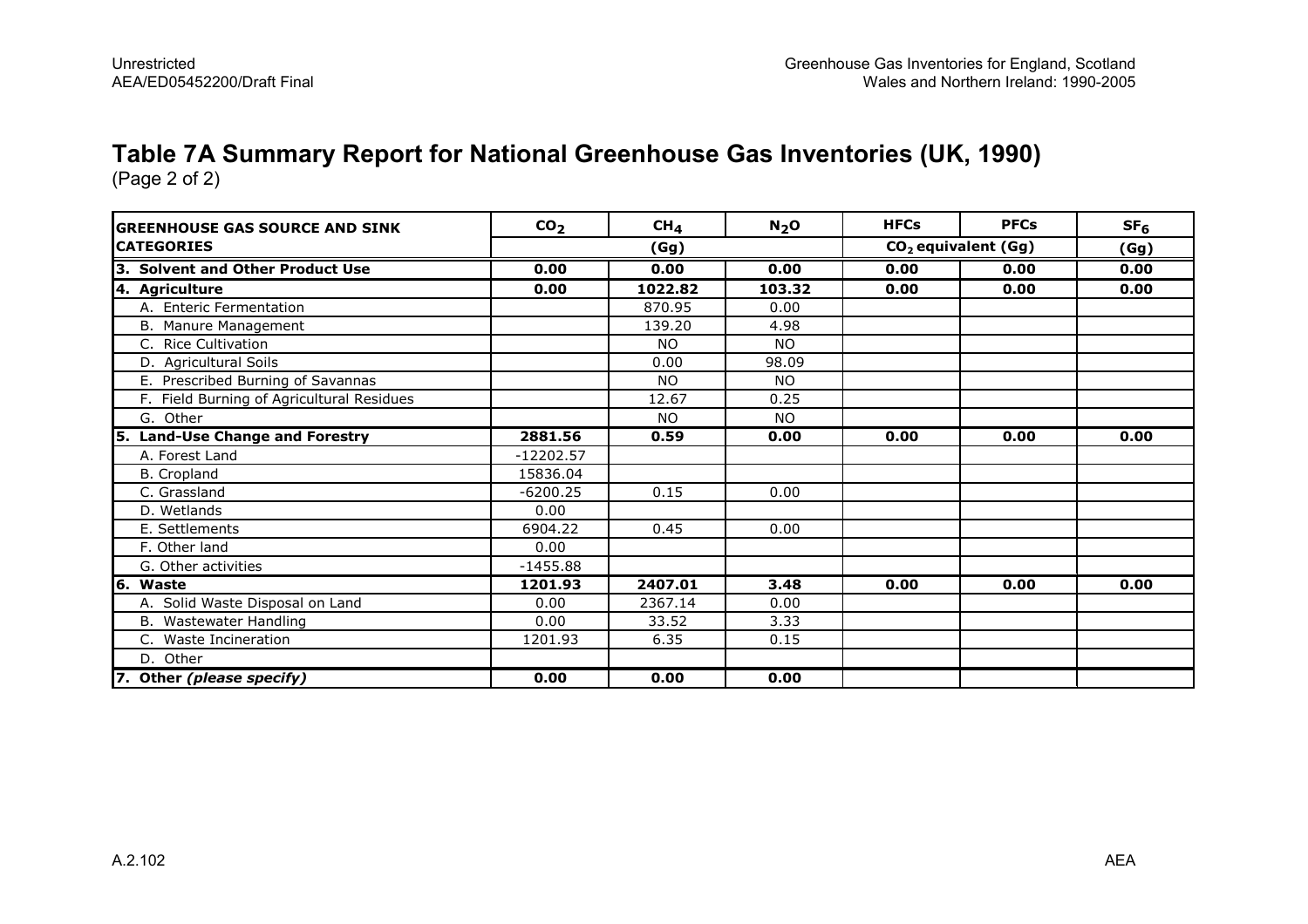# Table 7A Summary Report for National Greenhouse Gas Inventories (UK, 1995) (Page 1 of 2)

| <b>IGREENHOUSE GAS SOURCE AND SINK</b>       | CO <sub>2</sub> | CH <sub>4</sub> | N <sub>2</sub> O | <b>HFCs</b>           | <b>PFCs</b> | SF <sub>6</sub> |
|----------------------------------------------|-----------------|-----------------|------------------|-----------------------|-------------|-----------------|
| <b>CATEGORIES</b>                            |                 | (Gg)            |                  | $CO2$ equivalent (Gg) | Gg          |                 |
| <b>Total National Emissions and Removals</b> | 549616.26       | 4290.54         | 170.27           | 15497.52              | 470.80      | 0.05            |
| 1. Energy                                    | 533865.95       | 1148.80         | 20.46            | 0.00                  | 0.00        | 0.00            |
| A. Fuel Combustion                           | 525227.02       | 86.96           | 20.26            |                       |             |                 |
| 1. Energy Industries                         | 198775.59       | 5.50            | 4.62             |                       |             |                 |
| 2. Manufacturing Industries and Construction | 93083.77        | 15.58           | 4.83             |                       |             |                 |
| 3. Transport                                 | 117587.82       | 22.88           | 7.98             |                       |             |                 |
| 4. Other Sectors                             | 111893.67       | 42.90           | 2.72             |                       |             |                 |
| 5. Other                                     | 3886.18         | 0.11            | 0.12             |                       |             |                 |
| B. Fugitive Emissions from Fuels             | 8638.92         | 1061.84         | 0.20             |                       |             |                 |
| 1. Solid Fuels                               | 0.00            | 599.02          | 0.00             |                       |             |                 |
| 2. Oil and Natural Gas                       | 8638.92         | 462.82          | 0.20             |                       |             |                 |
| 2. Industrial Processes                      | 13892.10        | 6.73            | 47.99            | 15497.52              | 470.80      | 0.05            |
| A. Mineral Products                          | 8607.81         | 0.77            | 0.00             | 0.00                  | 0.00        | 0.00            |
| <b>B.</b> Chemical Industry                  | 3346.05         | 5.26            | 47.95            | 0.00                  | 0.00        | 0.00            |
| C. Metal Production                          | 1938.24         | 0.70            | 0.03             | 0.00                  | 286.29      | 0.02            |
| D. Other Production <sup>(3)</sup>           |                 |                 |                  |                       |             |                 |
| E. Production of Halocarbons and $SF6$       | 0.00            | 0.00            | 0.00             | 13980.68              | 70.79       | 0.00            |
| F. Consumption of Halocarbons and $SF6$      | 0.00            | 0.00            | 0.00             | 1516.84               | 113.73      | 0.03            |
| G. Other                                     |                 |                 |                  |                       |             |                 |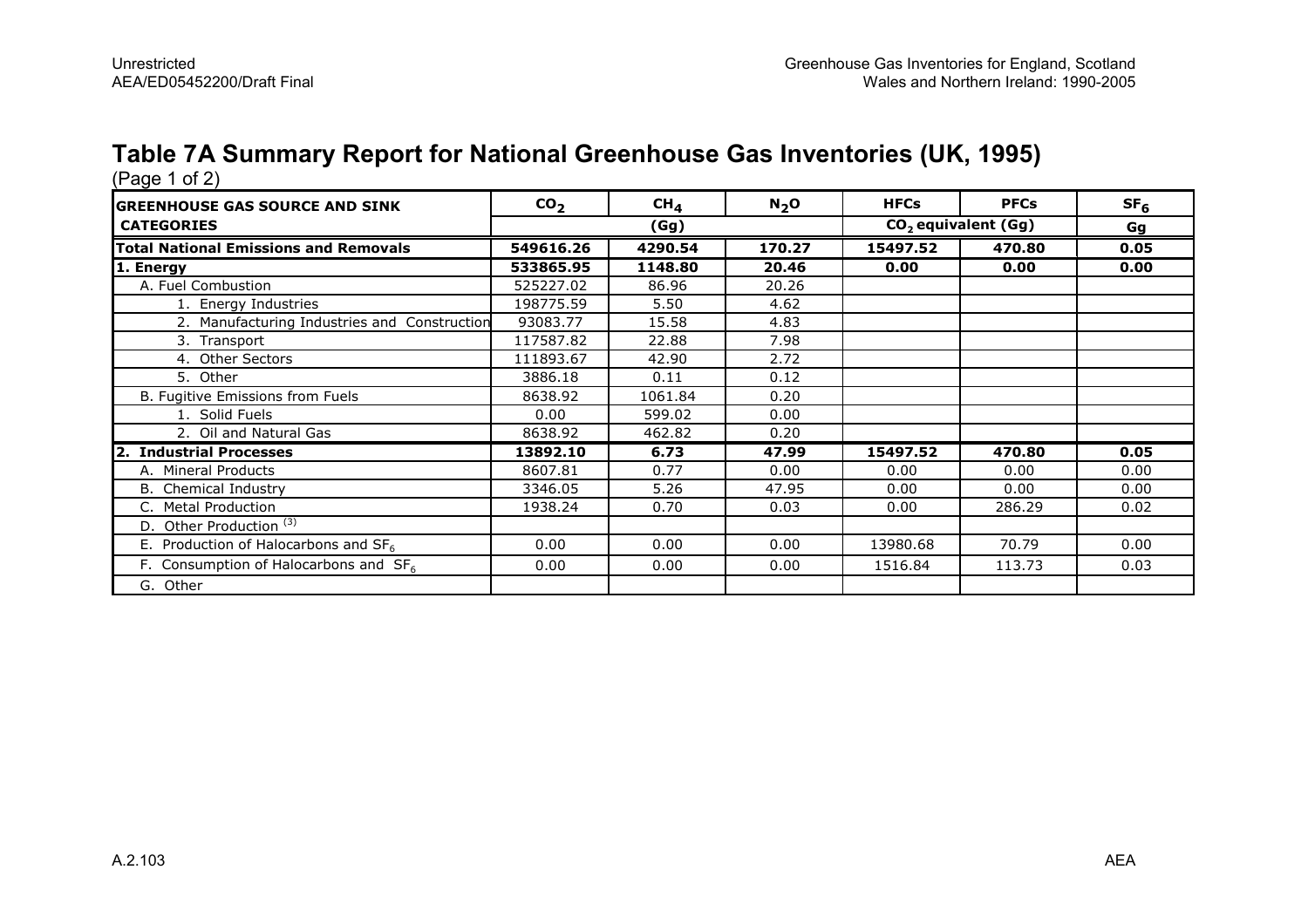#### Table 7A Summary Report for National Greenhouse Gas Inventories (UK, 1995)

| <b>lGREENHOUSE GAS SOURCE AND SINK</b>    | CO <sub>2</sub> | CH <sub>4</sub> | $N_2$ O   | <b>HFCs</b>                     | <b>PFCs</b> | SF <sub>6</sub> |
|-------------------------------------------|-----------------|-----------------|-----------|---------------------------------|-------------|-----------------|
| <b>CATEGORIES</b>                         | (Gg)            |                 |           | CO <sub>2</sub> equivalent (Gg) |             | (Gg)            |
| 3. Solvent and Other Product Use          | 0.00            | 0.00            | 0.00      | 0.00                            | 0.00        | 0.00            |
| 4. Agriculture                            | 0.00            | 994.16          | 98.34     | 0.00                            | 0.00        | 0.00            |
| A. Enteric Fermentation                   |                 | 857.91          | 0.00      |                                 |             |                 |
| B. Manure Management                      |                 | 136.25          | 4.90      |                                 |             |                 |
| C. Rice Cultivation                       |                 | <b>NO</b>       | <b>NO</b> |                                 |             |                 |
| D. Agricultural Soils                     |                 | 0.00            | 93.44     |                                 |             |                 |
| E. Prescribed Burning of Savannas         |                 | <b>NO</b>       | <b>NO</b> |                                 |             |                 |
| F. Field Burning of Agricultural Residues |                 | 0.00            | 0.00      |                                 |             |                 |
| G. Other                                  |                 | <b>NO</b>       | <b>NO</b> |                                 |             |                 |
| 5. Land-Use Change and Forestry           | 991.78          | 0.45            | 0.00      | 0.00                            | 0.00        | 0.00            |
| A. Forest Land                            | $-13948.21$     |                 |           |                                 |             |                 |
| B. Cropland                               | 15770.72        |                 |           |                                 |             |                 |
| C. Grassland                              | $-6540.86$      | 0.16            | 0.00      |                                 |             |                 |
| D. Wetlands                               | 0.00            |                 |           |                                 |             |                 |
| E. Settlements                            | 6610.00         | 0.29            | 0.00      |                                 |             |                 |
| F. Other land                             | 0.00            |                 |           |                                 |             |                 |
| G. Other activities                       | $-899.87$       |                 |           |                                 |             |                 |
| 6. Waste                                  | 866.44          | 2140.40         | 3.48      | 0.00                            | 0.00        | 0.00            |
| A. Solid Waste Disposal on Land           | 0.00            | 2102.34         | 0.00      |                                 |             |                 |
| B. Wastewater Handling                    | 0.00            | 34.47           | 3.36      |                                 |             |                 |
| <b>Waste Incineration</b><br>C.           | 866.44          | 3.59            | 0.12      |                                 |             |                 |
| D. Other                                  |                 |                 |           |                                 |             |                 |
| 7. Other (please specify)                 | 0.00            | 0.00            | 0.00      |                                 |             |                 |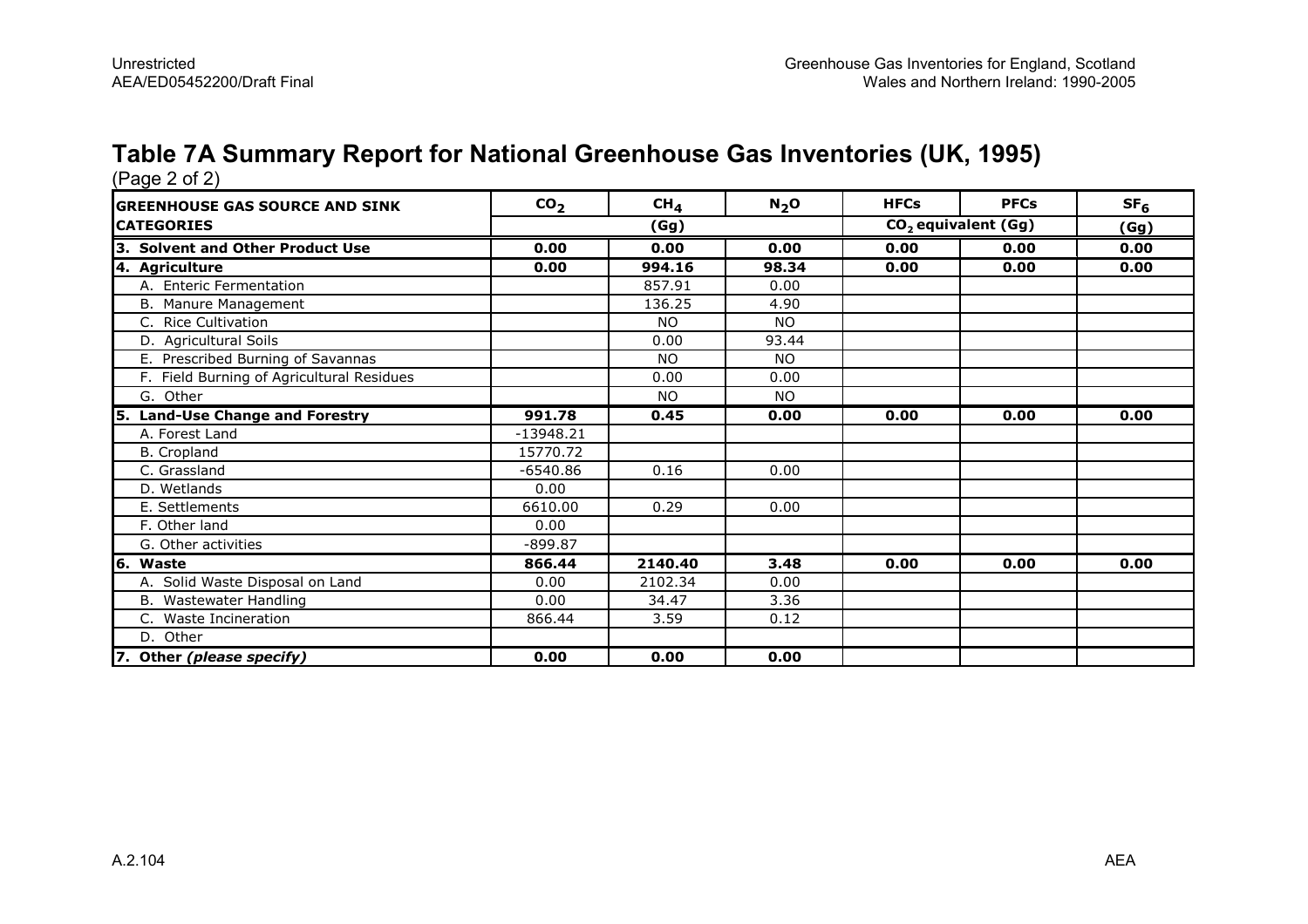# Table 7A Summary Report for National Greenhouse Gas Inventories (UK, 2004) (Page 1 of 2)

| <b>GREENHOUSE GAS SOURCE AND SINK</b>        | CO <sub>2</sub> | $CH_{4}$ | N <sub>2</sub> O | <b>HFCs</b>           | <b>PFCs</b> | SF <sub>6</sub> |  |
|----------------------------------------------|-----------------|----------|------------------|-----------------------|-------------|-----------------|--|
| <b>CATEGORIES</b>                            | (Gg)            |          |                  | $CO2$ equivalent (Gg) |             | Gg              |  |
| <b>Total National Emissions and Removals</b> | 554609.62       | 2455.29  | 130.28           | 8932.19               | 336.12      | 0.05            |  |
| 1. Energy                                    | 542725.49       | 575.94   | 28.26            | 0.00                  | 0.00        | 0.00            |  |
| A. Fuel Combustion                           | 537457.45       | 54.99    | 28.13            |                       |             |                 |  |
| 1. Energy Industries                         | 206515.13       | 7.39     | 4.11             |                       |             |                 |  |
| 2. Manufacturing Industries and Construction | 84562.08        | 13.27    | 4.46             |                       |             |                 |  |
| 3. Transport                                 | 127695.14       | 9.12     | 17.28            |                       |             |                 |  |
| 4. Other Sectors                             | 115781.88       | 25.13    | 2.18             |                       |             |                 |  |
| 5. Other                                     | 2903.23         | 0.08     | 0.09             |                       |             |                 |  |
| B. Fugitive Emissions from Fuels             | 5268.04         | 520.95   | 0.13             |                       |             |                 |  |
| 1. Solid Fuels                               | 0.00            | 234.36   | 0.00             |                       |             |                 |  |
| 2. Oil and Natural Gas                       | 5268.04         | 286.59   | 0.13             |                       |             |                 |  |
| 2. Industrial Processes                      | 13367.18        | 2.85     | 11.53            | 8932.19               | 336.12      | 0.05            |  |
| A. Mineral Products                          | 7959.05         | 0.61     | 0.00             | 0.00                  | 0.00        | 0.00            |  |
| B. Chemical Industry                         | 3356.38         | 1.59     | 11.51            | 0.00                  | 0.00        | 0.00            |  |
| C. Metal Production                          | 2051.75         | 0.66     | 0.03             | 1.18                  | 152.36      | 0.02            |  |
| D. Other Production <sup>(3)</sup>           |                 |          |                  |                       |             |                 |  |
| E. Production of Halocarbons and $SF6$       | 0.00            | 0.00     | 0.00             | 283.41                | 90.23       | 0.00            |  |
| F. Consumption of Halocarbons and $SF6$      | 0.00            | 0.00     | 0.00             | 8647.61               | 93.53       | 0.03            |  |
| G. Other                                     |                 |          |                  |                       |             |                 |  |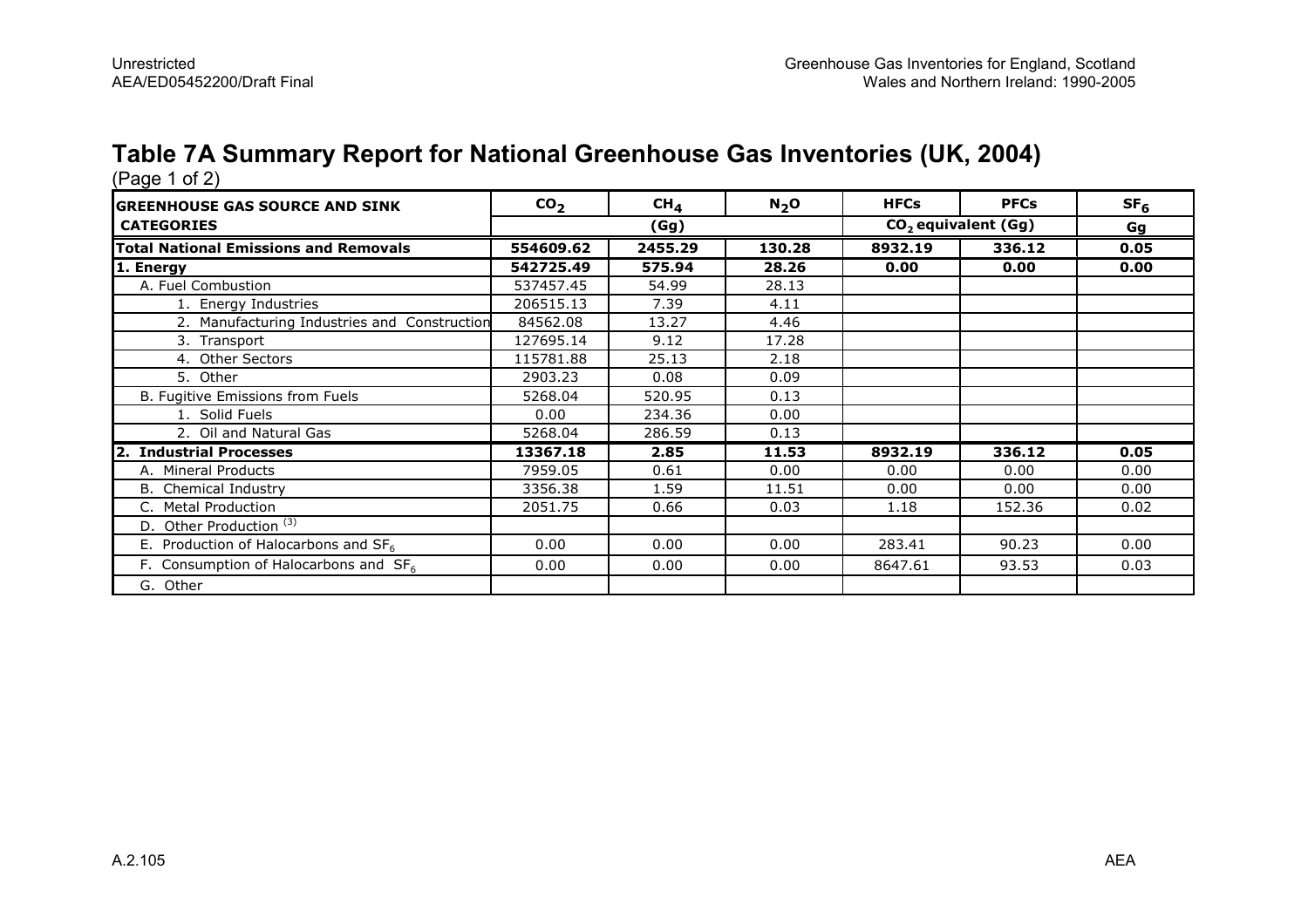#### Table 7A Summary Report for National Greenhouse Gas Inventories (UK, 2004)

| <b>GREENHOUSE GAS SOURCE AND SINK</b>     | CO <sub>2</sub> | CH <sub>4</sub> | $N_2$ O   | <b>HFCs</b>                     | <b>PFCs</b> | SF <sub>6</sub> |
|-------------------------------------------|-----------------|-----------------|-----------|---------------------------------|-------------|-----------------|
| <b>CATEGORIES</b>                         | (Gg)            |                 |           | CO <sub>2</sub> equivalent (Gg) |             | (Gg)            |
| 3. Solvent and Other Product Use          | 0.00            | 0.00            | 0.00      | 0.00                            | 0.00        | 0.00            |
| 4. Agriculture                            | 0.00            | 893.53          | 86.41     | 0.00                            | 0.00        | 0.00            |
| A. Enteric Fermentation                   |                 | 770.94          | 0.00      |                                 |             |                 |
| B. Manure Management                      |                 | 122.59          | 4.28      |                                 |             |                 |
| C. Rice Cultivation                       |                 | <b>NO</b>       | NO.       |                                 |             |                 |
| D. Agricultural Soils                     |                 | 0.00            | 82.12     |                                 |             |                 |
| E. Prescribed Burning of Savannas         |                 | <b>NO</b>       | <b>NO</b> |                                 |             |                 |
| F. Field Burning of Agricultural Residues |                 | 0.00            | 0.00      |                                 |             |                 |
| G. Other                                  |                 | <b>NO</b>       | NO.       |                                 |             |                 |
| 5. Land-Use Change and Forestry           | $-1934.52$      | 0.93            | 0.01      | 0.00                            | 0.00        | 0.00            |
| A. Forest Land                            | $-16302.03$     |                 |           |                                 |             |                 |
| <b>B.</b> Cropland                        | 15315.74        |                 |           |                                 |             |                 |
| C. Grassland                              | $-7857.62$      | 0.57            | 0.00      |                                 |             |                 |
| D. Wetlands                               | 0.00            |                 |           |                                 |             |                 |
| E. Settlements                            | 6290.57         | 0.37            | 0.00      |                                 |             |                 |
| F. Other land                             | 0.00            |                 |           |                                 |             |                 |
| G. Other activities                       | 618.82          |                 |           |                                 |             |                 |
| 6. Waste                                  | 451.47          | 982.04          | 4.07      | 0.00                            | 0.00        | 0.00            |
| A. Solid Waste Disposal on Land           | 0.00            | 943.95          | 0.00      |                                 |             |                 |
| B. Wastewater Handling                    | 0.00            | 37.94           | 3.91      |                                 |             |                 |
| <b>Waste Incineration</b><br>C.           | 451.47          | 0.14            | 0.16      |                                 |             |                 |
| D. Other                                  |                 |                 |           |                                 |             |                 |
| 7. Other (please specify)                 | 0.00            | 0.00            | 0.00      |                                 |             |                 |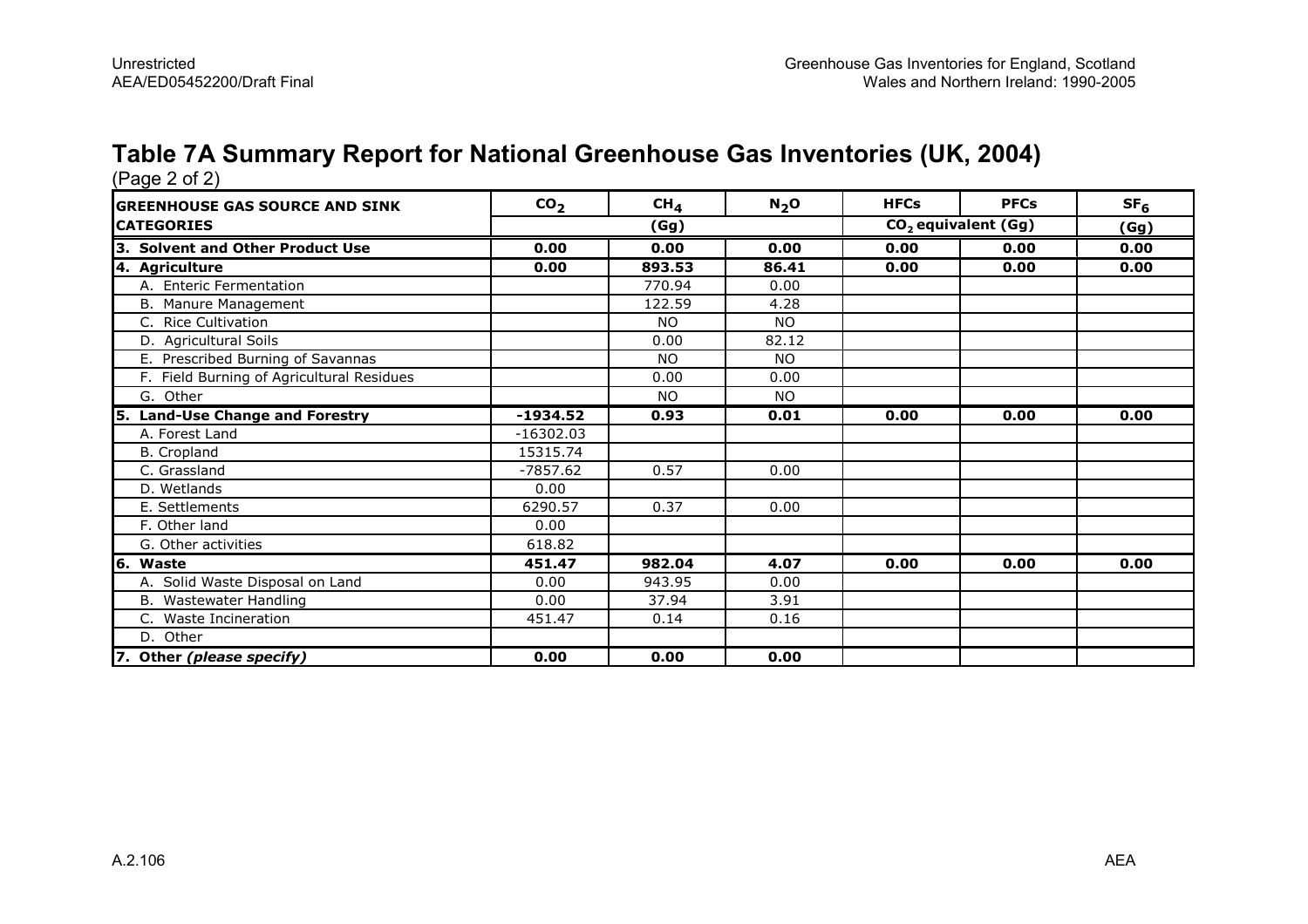# Table 7A Summary Report for National Greenhouse Gas Inventories (UK, 2005) (Page 1 of 2)

| <b>GREENHOUSE GAS SOURCE AND SINK</b>        | CO <sub>2</sub> | $CH_{4}$ | N <sub>2</sub> O | <b>HFCs</b>                     | <b>PFCs</b> | SF <sub>6</sub> |
|----------------------------------------------|-----------------|----------|------------------|---------------------------------|-------------|-----------------|
| <b>CATEGORIES</b>                            | (Gg)            |          |                  | CO <sub>2</sub> equivalent (Gg) | Gg          |                 |
| <b>Total National Emissions and Removals</b> | 554193.38       | 2348.37  | 127.73           | 9205.94                         | 350.91      | 0.05            |
| 1. Energy                                    | 542337.19       | 505.08   | 29.43            | 0.00                            | 0.00        | 0.00            |
| A. Fuel Combustion                           | 536479.25       | 56.29    | 29.28            |                                 |             |                 |
| 1. Energy Industries                         | 208443.74       | 12.16    | 5.07             |                                 |             |                 |
| 2. Manufacturing Industries and Construction | 85059.72        | 13.16    | 4.53             |                                 |             |                 |
| 3. Transport                                 | 129012.52       | 8.21     | 17.53            |                                 |             |                 |
| 4. Other Sectors                             | 111174.88       | 22.68    | 2.07             |                                 |             |                 |
| 5. Other                                     | 2788.38         | 0.08     | 0.08             |                                 |             |                 |
| B. Fugitive Emissions from Fuels             | 5857.94         | 448.79   | 0.15             |                                 |             |                 |
| 1. Solid Fuels                               | 0.00            | 180.82   | 0.00             |                                 |             |                 |
| 2. Oil and Natural Gas                       | 5857.94         | 267.98   | 0.15             |                                 |             |                 |
| 2. Industrial Processes                      | 13453.43        | 3.36     | 9.05             | 9205.94                         | 350.91      | 0.05            |
| A. Mineral Products                          | 7754.03         | 0.52     | 0.00             | 0.00                            | 0.00        | 0.00            |
| B. Chemical Industry                         | 3253.11         | 2.01     | 9.02             | 0.00                            | 0.00        | 0.00            |
| <b>Metal Production</b>                      | 2446.30         | 0.84     | 0.03             | 1.67                            | 154.58      | 0.01            |
| D. Other Production <sup>(3)</sup>           |                 |          |                  |                                 |             |                 |
| E. Production of Halocarbons and $SF6$       | 0.00            | 0.00     | 0.00             | 340.87                          | 110.28      | 0.00            |
| F. Consumption of Halocarbons and $SF6$      | 0.00            | 0.00     | 0.00             | 8863.40                         | 86.06       | 0.04            |
| G. Other                                     |                 |          |                  |                                 |             |                 |